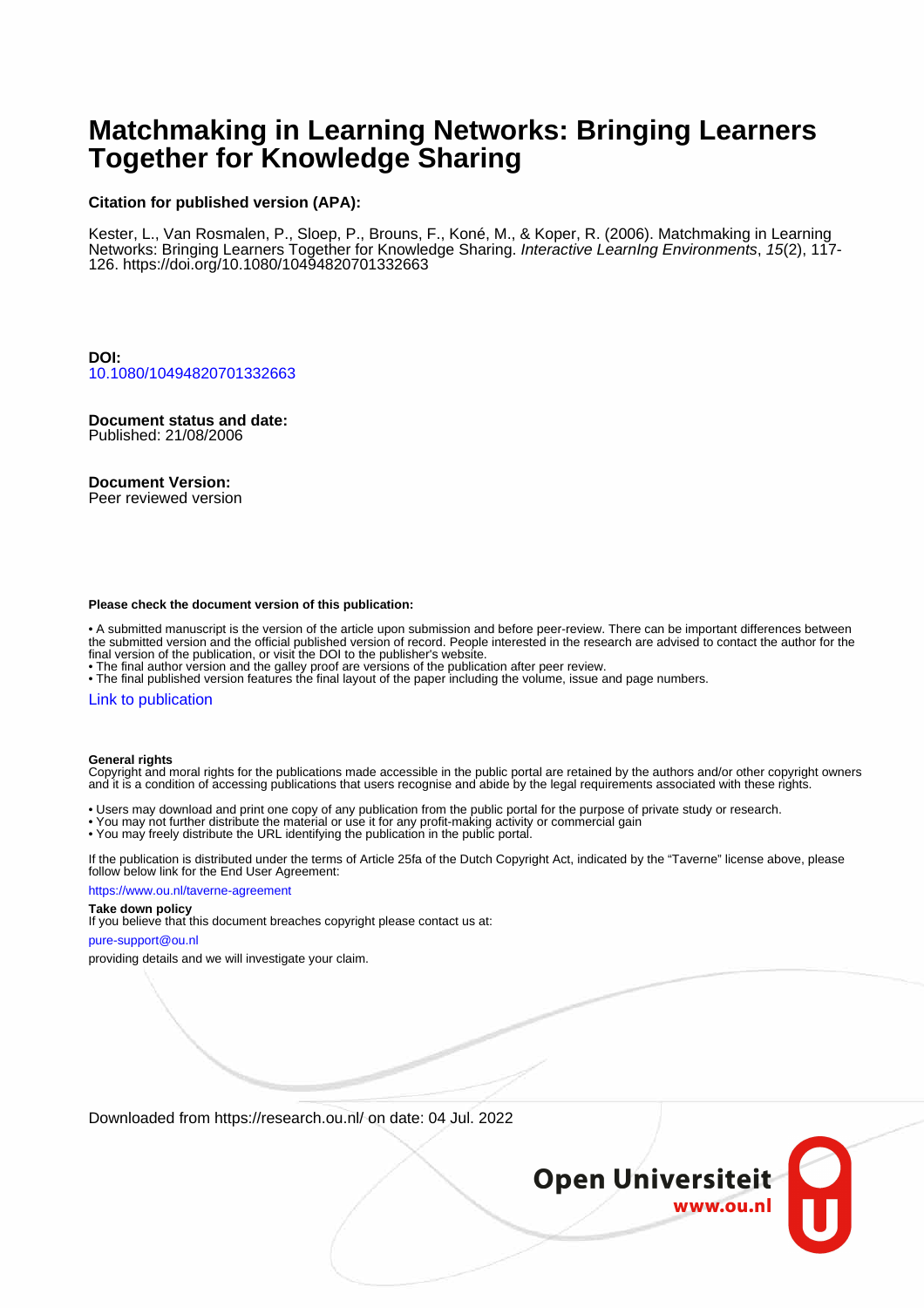Running head: Matchmaking in Learning Networks

Matchmaking in Learning Networks: Bringing Learners Together for Knowledge Sharing Liesbeth Kester, Peter van Rosmalen, Peter Sloep, Francis Brouns, Malik Koné and Rob

Koper

Open University of the Netherlands, Heerlen, the Netherlands

Correspondence concerning this article should be addressed to Dr. Liesbeth Kester, Open University of the Netherlands, Educational Technological Expertise Centre, P.O. Box 2960, 6401 DL Heerlen, The Netherlands. Telephone: +31 (0)45-5762428. Email:

liesbeth.kester@ou.nl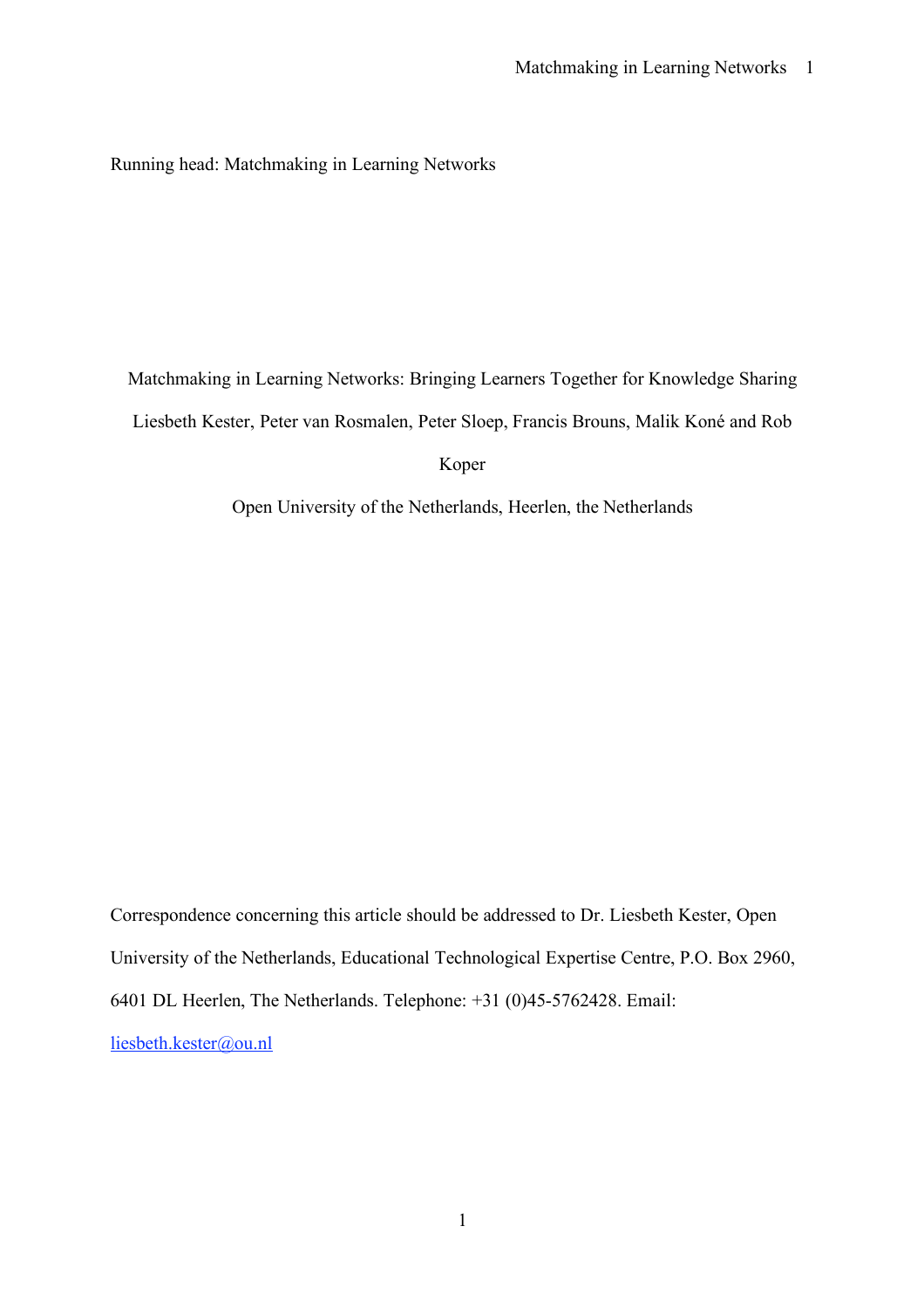#### Abstract

In this article we describe a system that matches learners with complementary content expertise in reaction to a learner-request for knowledge sharing. It works through the formation of ad hoc, transient communities, that exist for a limited period of time and stimulate learners socially to interact. The matchmaking system consists of a request module, a population module and a community module, all supported by a database that contains learning content, learner information and output of the system. The request module allows the learner to type in a request, the time span in which an answer should be provided and the content it is related to. The population module selects suitable learners to populate the community by determining their content competence, sharing competence, eligibility and availability. MOODLE is used to host the community. A first experiment is briefly described that shows that content competence can be successfully determined using our method. Future experiments are discussed that aim at establishing the feasibility of the overall design.

Keywords: knowledge sharing, learning communities, social interaction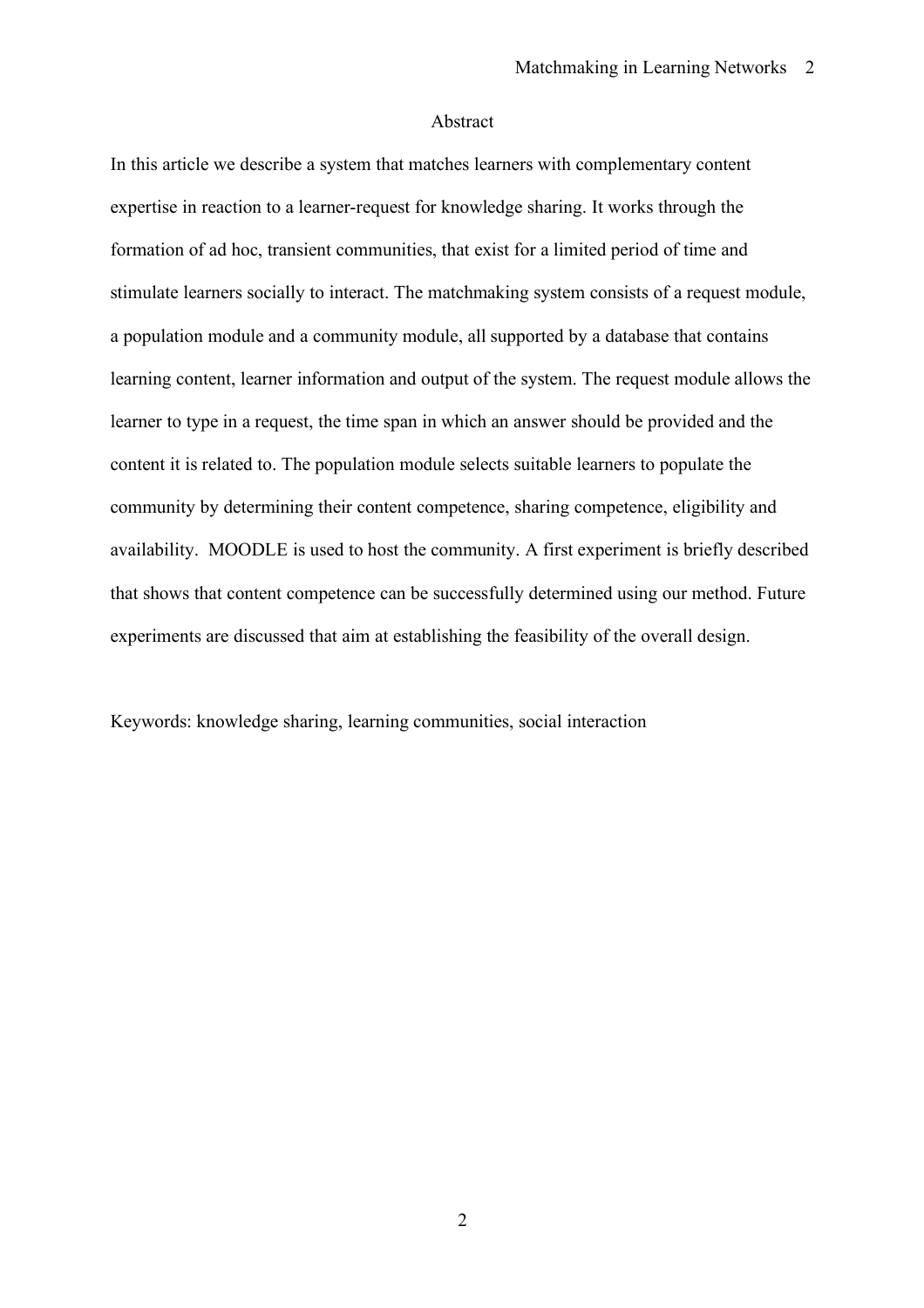Matchmaking in Learning Networks: Bringing Learners Together for Knowledge Sharing

In its broadest form, learning networks are defined as the experiences of students and teachers with the use of computers in learning (C-SALT, 2001). More specifically, learning networks are considered to 'use computer-mediated communication to support the delivery of courses in which anytime, anywhere access to interactions among the students and between the instructor/facilitator and the students are key elements' (Hiltz, Alavi, & Dufner, 2004 (p. 1); Harasim, Hiltz, Teles, & Turoff, 1995). In our view a Learning Network (LN) can be set apart from the learning networks defined earlier in that they are self-organizing and give rise to lifelong learning (Koper, Rusman, & Sloep, 2005; Koper & Sloep, 2002). This does not mean that social interaction and learning are supposed magically to occur. Rather it emphasises that the social structures that are conducive to or even needed for learning, emerge on top of a responsive, sophisticated, yet non-imposing technical infrastructure that guides self-organization and thus allows the Learning Network Users (LNUs) to develop their own preferred modes of interaction .

In LNs, LNUs are stimulated to create their own learning activities, build their own learning plans, and share their learning activities and their plans with peers and institutions. This self-directedness, however, may easily turn into isolation. LNUs who do not feel a sense of belonging with respect to a particular LN, are unlikely to interact with their peers, i.e. are unlikely to experience even a modicum of social interaction. Similarly, LNUs who do not feel engaged or committed are less likely to initiate an interaction with others, decreasing the sociability of the network as a whole. All this could be problematic since research shows that individual success or failure on a learning activity depends on the extent to which learners perceive themselves to be outsiders or insiders of a network (Wegerif, 1998). So, without a technical infrastructure that invites social interaction and guides self-organization within a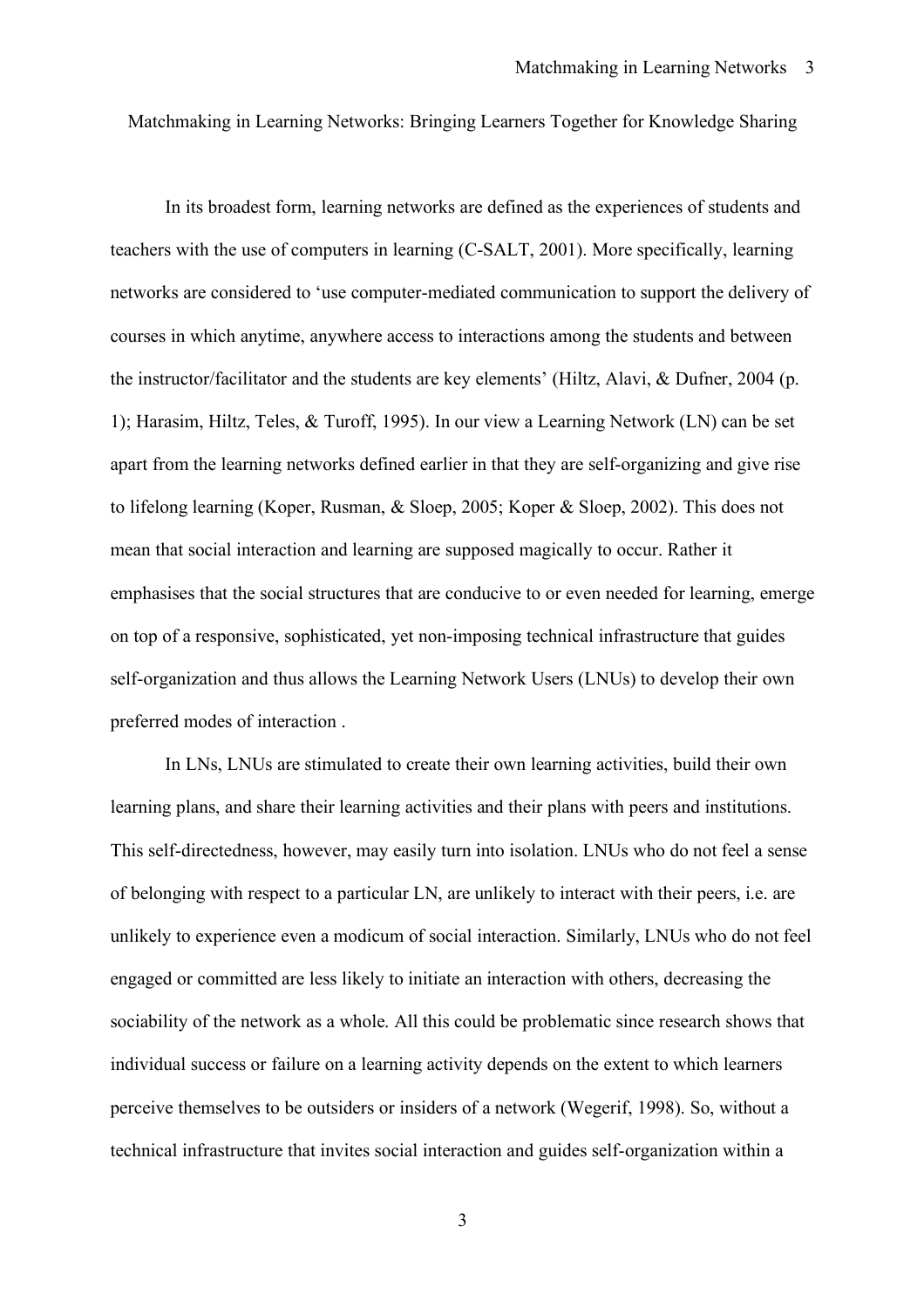LN, problems will arise that could hamper the academic achievement of its users. In this article we describe a system that matches LNUs with complementary content expertise. It works through the formation of so called *ad hoc*, *transient* communities. They are communities that (1) exist for a limited period of time, (2) specifically to fulfill the goal of knowledge sharing. This system supports the social embedding of LNUs in the LN and stimulates the LNUs socially to interact by sharing knowledge.

Theoretical basis of the matchmaking system for knowledge sharing

A survey of the literature (see Kester, Sloep, Brouns, Van Rosmalen, De Vries, De Croock, & Koper, 2006) yields three important conditions that should be met in order to enable knowledge sharing and learning in communities; we will summarise them here. First, to facilitate cooperation or collaboration in a community, clear boundaries and a clear set of rules that can be monitored and sanctioned within the community are required (the *boundary* condition) (Kollock & Smidt, 1996). Furthermore, to assure the liveliness of a community, it should be populated with a heterogeneous group consisting of, for example, veterans and newbies or lurkers and posters (the *heterogeneity* condition) (Preece, Nonneke, & Andrews, 2004). Also, for the social embedding of LNUs, one should establish recognisability of users, a historical record of actions, and continuity of contact (the *accountability* condition) (Kollock, 1998).

### *The boundary condition*

To meet the *boundary* condition, ad hoc, transient communities should have a clear goal. Usually, this is triggered by a request of a LNU, for example, a content related question. The goal forms the incentive for the process of knowledge sharing. Indirectly, this goal strongly influences the degree of social interaction during knowledge sharing within the community. Clearly, a goal that can be reached by only one correct solution will elicit less social interaction than a goal that can be reached through various solutions. Different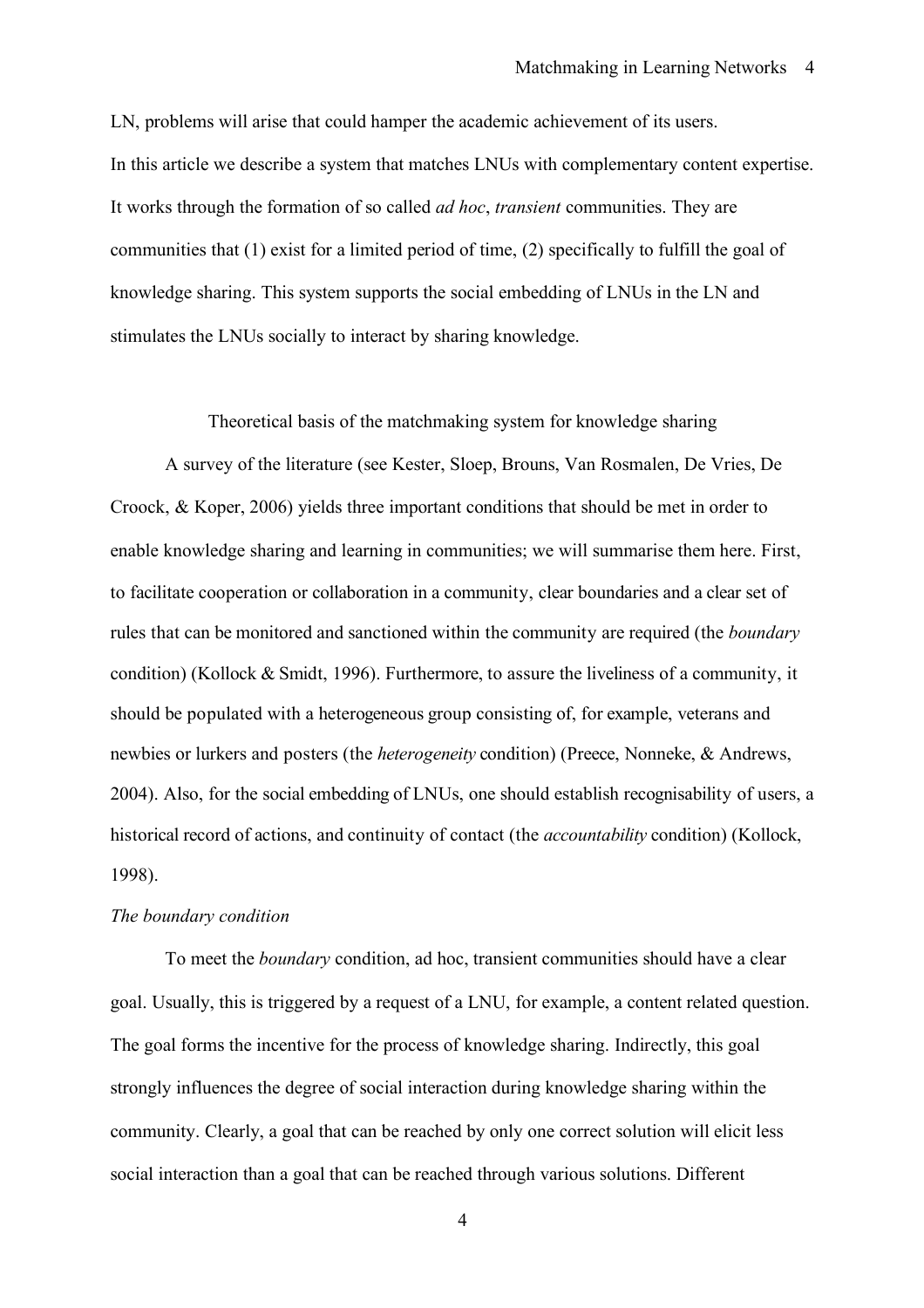interaction-structures can be implemented to mediate the effects of a goal on the social interaction. For example, if the goal of the ad hoc, transient community can be reached by a limited number of solutions then a peer-tutoring structure could stimulate social interaction. King, Staffieri, and Adelgais (1998) advocate a three-step structure that consists of communication guidelines (i.e., listening, encouraging and giving feedback), an explanation procedure (i.e., the TEL WHY-procedure; telling in one's own words, explaining why and how, and linking of content), and questioning guidelines (e.g., asking comprehension questions or thinking questions). Other examples of structuring interaction within groups are "...'Group Investigation' (Sharan & Sharan, 1992), 'Student Teams Achievement Division' (Slavin, 1995), 'Jigsaw' (Aronson & Thibodeau, 1992; Bielaczycs, 2001), 'Structural Approach' by Kagan (1994)) (each structure is a scenario to teach specific skills and, although not likewise articulated, it is implicitly assumed that no situation is identical), 'Progressive Inquiry' (Rahikainen, Lallimo, & Hakkarainen, 2001), the use of scripts (O'Donnell, 1999; Weinberger, Fischer, & Mandl, 2001), scenarios that prescribe collaboration activity (Wessner, Pfister, & Miao, 1999), feedback rules or requirements of a minimum degree of contributions to a discussion (Harasim, 1993; Harasim et al., 1995)." (Strijbos, 2004; p.33). From our perspective, 'high-structuring' methods such as peer-tutoring or Jigsaw are most suitable for goals that can be reached by a limited number of solutions because they guarantee a minimum degree of social interaction. 'Low-structuring' methods such as Progressive Inquiry, however, are most suitable for goals that can be reached by various solutions because these methods support rather than elicit social interaction (e.g. negotiation, argumentation), which is believed to be necessary under these circumstances.

### *The heterogeneity condition*

To guarantee that the *heterogeneity* condition is met each ad hoc, transient community consists of a mix of LNUs with complementary expertise, all related to the goal of the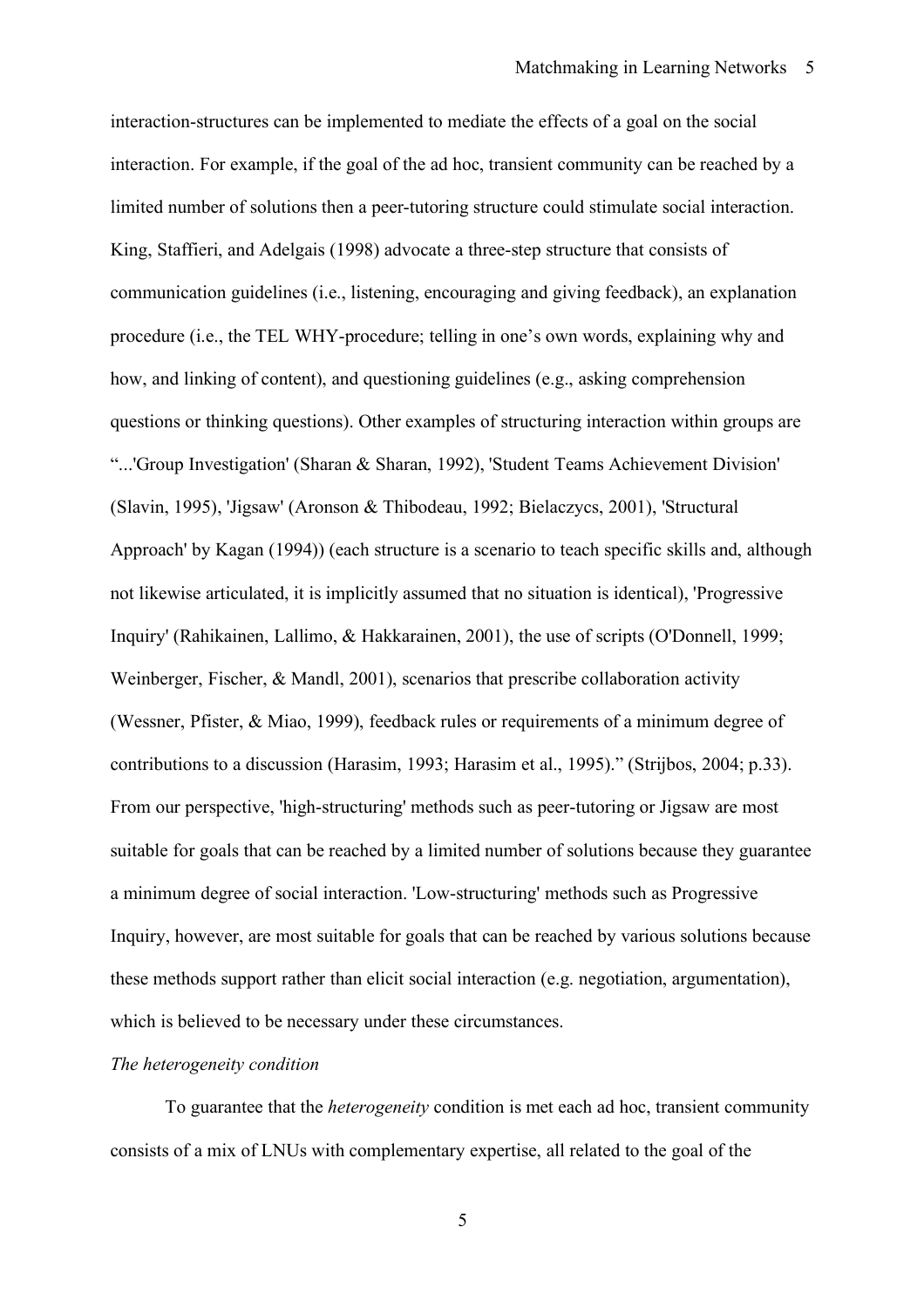community. So if, for example, 'answering a content related question' is the goal of the ad hoc, transient community, it should consist of LNUs with different levels of expertise related to the content-question since heterogeneity in levels of expertise can have differential effects on learning. Although King and colleagues (1998) found that peer-tutors do not necessarily have to be more competent or more knowledgeable than their tutee counterparts, a study of Hinds, Patterson, and Pfeffer (2001) indicates that tutors equal in competence convey qualitatively different knowledge than more distant tutors. The near tutors - those who are similar to their tutees in expertise level - use more concrete statements during their interactions with the tutee. In contrast, the distant tutors - those with a higher level of expertise - convey more abstract and advanced concepts. Heterogeneity in level of expertise between LNUs thus leads to a wide spectrum of knowledge shared in the community.

### *The accountability condition*

The recognisability of users is ensured by forbidding the use of aliases such as screen names; this seems a reasonable demand to make in the context of a network devoted to learning. If one does not want to be this strict, users that go by a pseudonym should adopt one and only one persistent pseudonym, i.e. a singly pseudonym they keep throughout their membership of the LN and use in all interactions.

A historical record of user activities is maintained by logging all LNU-activities. The ones most significant for knowledge sharing - activities that reflect content competence and sharing competence - become part of an LNU's e-portfolio. Content competence reflects the LNU's mastery of the content within the LN. Hereto, the e-portfolio contains the products that resulted from the learning activities of a LNU (i.e., articles, reports, assessments). Sharing competence refers to the ability of a LNU satisfactorily to support peers during a process of knowledge sharing. This information could be acquired by letting LNUs rate each other's performance in the ad hoc, transient communities. The e-portfolio also incorporates this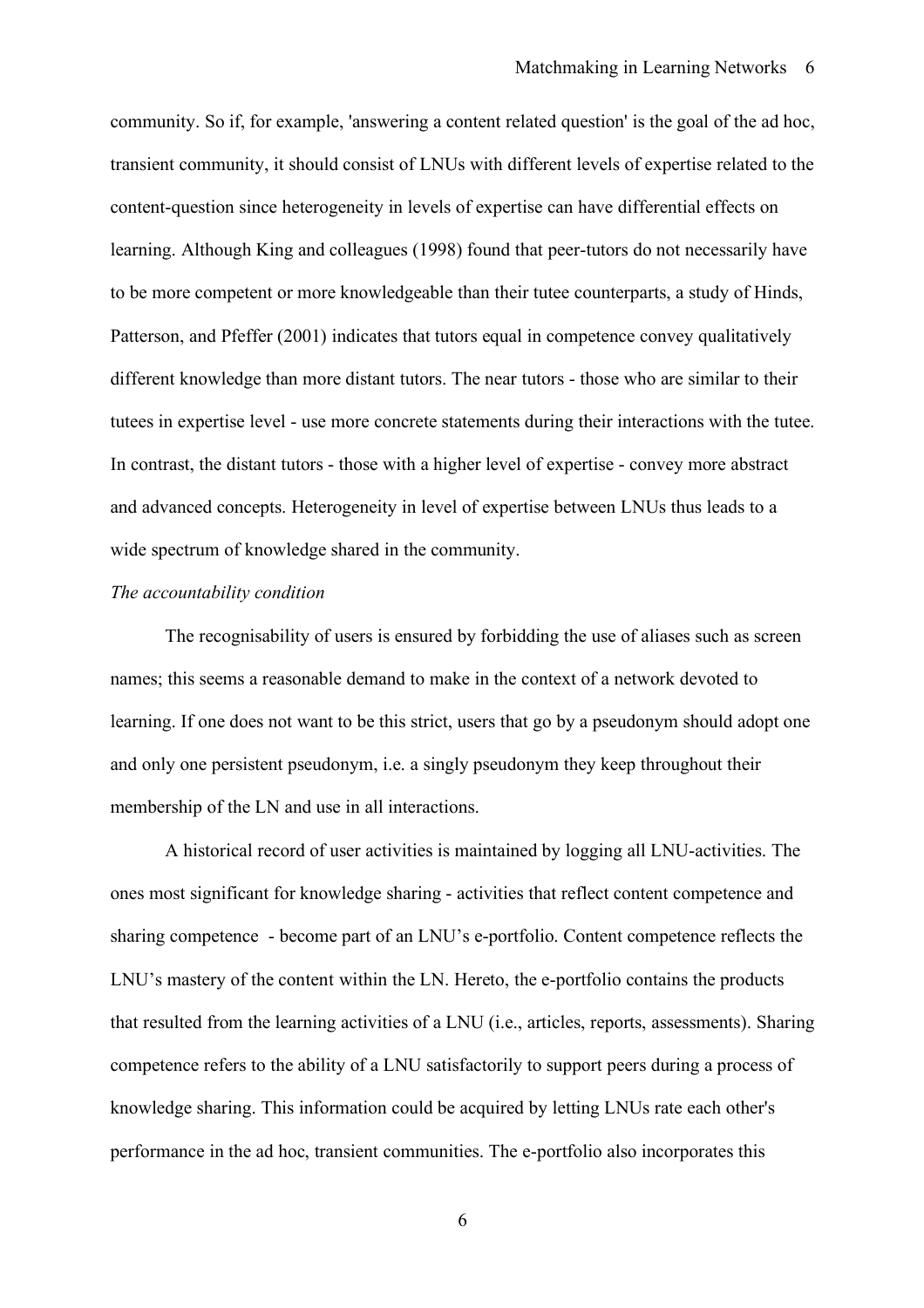information. To enhance individual accountability (Slavin, 1995), both content and sharing competence of a LNU is made visible to the members of a particular ad hoc, transient community (there seems to be no reason to stigmatise a person at this stage by making it always available within the entire LN). For the same reason, rating should not be anonymous, at most singularly and persistently pseudonymous.

Continuity of contact during the ad hoc community's short lifetime is guaranteed by the interaction-structure that is implemented in them (see the boundary condition). Furthermore, these communities continuously surface in the LN to serve different purposes and although they continuously change with regard to composition, LNUs are likely to meet again.

### The matchmaking system for knowledge sharing

The primary goal of the matchmaking system is to identify matching LNUs so as to populate the ad hoc, transient communities in reaction to a particular LNU-request for knowledge sharing. It should be web accessible (for easy access) and modular (for easy extensibility). For the latter reason, open source systems are preferable. The system consists of three functional units: the request module, the population module and the community module, all supported by a database (cf. Figure 1). The database contains learning content (e.g., documents) organized in courses, LNU information (e.g., completed courses, current courses, activities, calendar) and output of, among others things, the matchmaking system.

### << Insert Figure 1 about here>>

### *The request module*

The Modular Object-Orientated Dynamic Learning Environment (MOODLE; http://www.moodle.org) is used for the request module. Trough it each LNU can pose his or her request(s). The request module interface allows the LNU to type in, for example, a content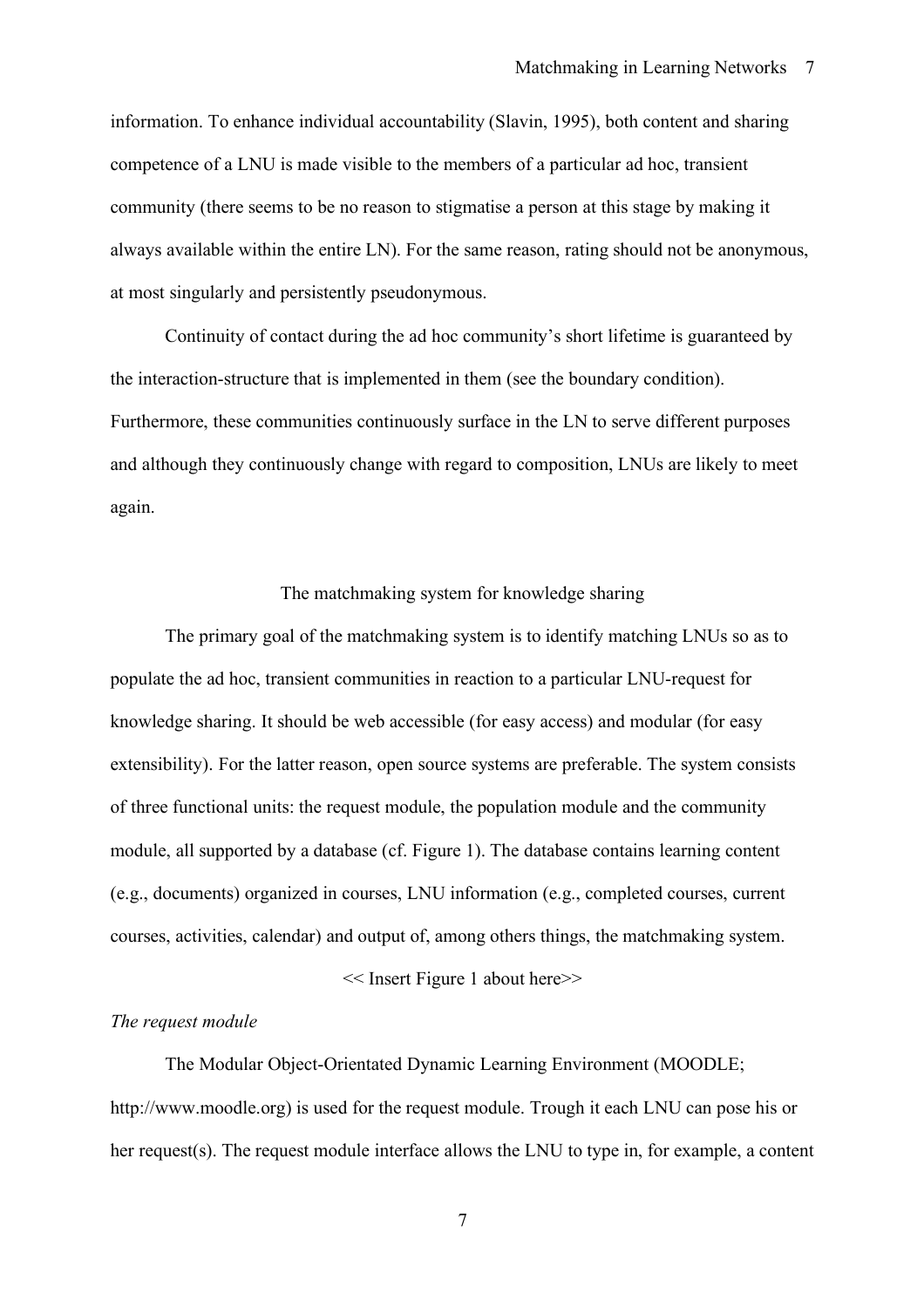related question, the time span in which an answer should be provided and the content the question is related to. These data are stored in the database. Simultaneously, MOODLE activates another system that uses Latent Semantic Analysis (LSA) to map the content question on the available documents in the database (Van Rosmalen, Sloep, Kester, Brouns, De Croock, Pannekeet, & Koper, submitted; Van Bruggen, 2004). The LSA-system outputs (1) correlations between the question and (fragments of ) the documents in the database and (2) text fragments related to the content question. These data are also stored in the database for later use.

### *The population module*

PHP is used to program the population module that selects suitable LNUs to populate the ad hoc, transient community. This selection process consists of four steps: (1) determine the content competence of a LNU, (2) determine the sharing competence of a LNU, (3) assure the heterogeneity of the community population and (4) determine the availability of the LNU.

*Determine content competence.* To determine the content competence of LNUs, first documents that are most relevant to the question are selected from the database. Relevance is expressed as a question-document correlation, which is determined through LSA. Beforehand, the lowest correlation that will be allowed and the maximum number of documents that will be retrieved, are set. For each document thus found, it is determined to which course or courses it belongs. The user database now reveals whether (1) a particular LNU has completed each course that LSA identified as being relevant to the question, (2) the time it took that LNU to complete each relevant course. and (3) how long ago each relevant course was completed by that LNU. These data yield a measure that indicates a LNU's course competence. For each LNU this course competence weighted by the question-course correlation yields his or her content competence.

*Determine sharing competence.* The sharing competence is related to the expertise of a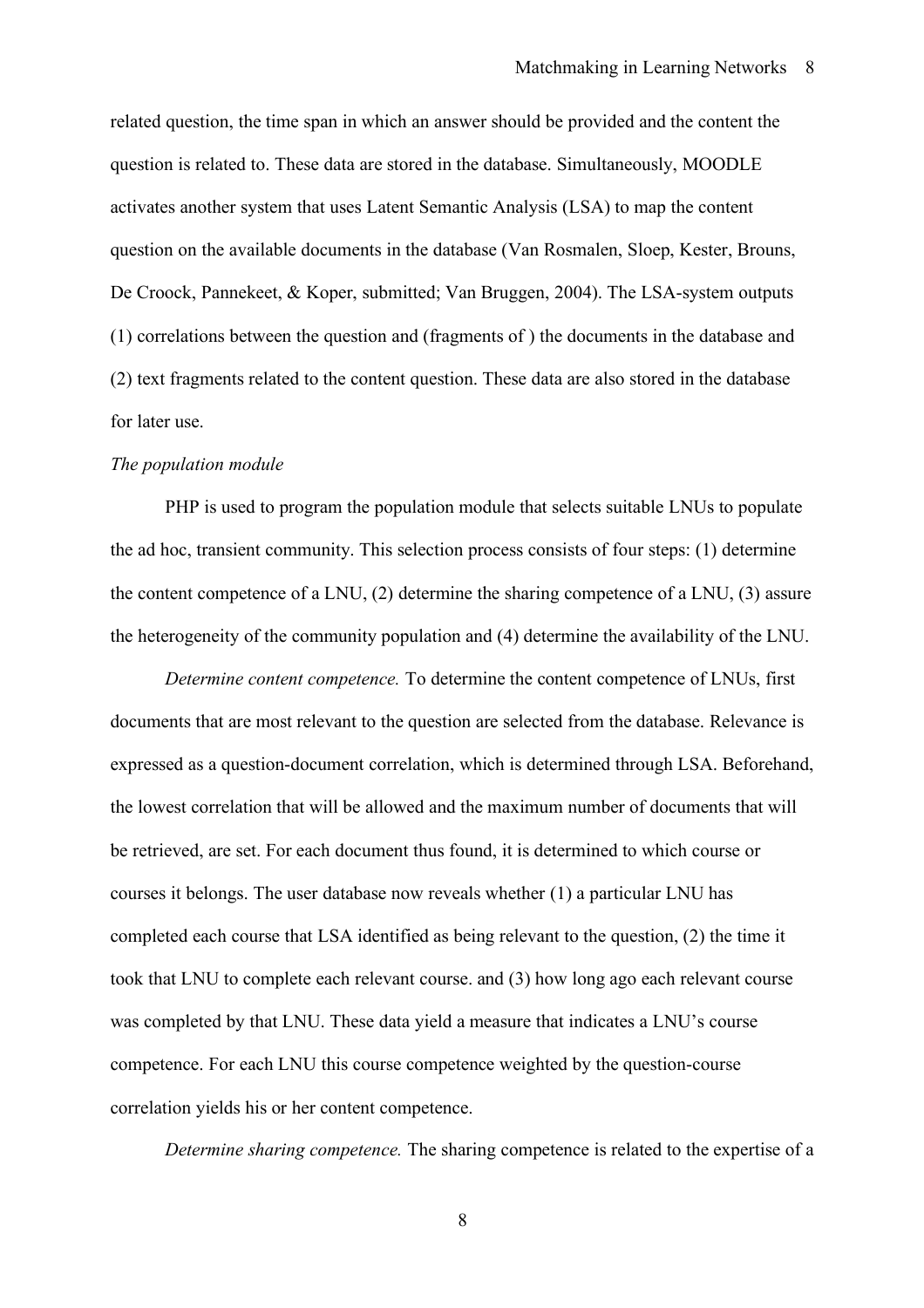LNU as a contributor in ad hoc, transient communities and/or to a peer-rating of his/her contribution quality. The weight of these measures is set beforehand. The sharing expertise is expressed by the relative number of contributions made by a LNU. It is calculated by dividing the number of contributions a LNU makes in an ad hoc, transient community by the total number of contributions made by all LNUs in this community. At the break-up of a community each participating LNU rates the quality of the other LNUs' contributions. A weighted combination of sharing expertise as well as the peer-rating expresses the sharing competence.

*Ensure heterogeneity of the community population.* The heterogeneity of the community is ensured by comparing the completed and not completed courses of the request submitting LNU – his or her 'portfolio' - to that of the other LNUs. From the database it is retrieved (1) which courses have and have not been completed by the LNUs and (2) which courses are relevant for the request. LNUs who did not complete any relevant course are ignored. For the other LNUs, the similarity between their portfolio and that of the requester is calculated. It is assumed that the more similar their portfolios are, the more equal their level of expertise, and conversely.

*Determine the availability of the LNU.* The availability is related to the past contributor load of a LNU in ad hoc, transient communities and/or to the available time of a LNU. The weight of these measures is set beforehand. The past contributor load is expressed by a combination of the relative number of communities a LNU has been involved in and the peer-rating of his/her contributions in these communities. The available time of a LNU is retrieved from the database and compared to the time span in which a contribution should be provided (i.e., input from the request module). A weighted combination of the past contributor load and available time expresses the availability of a LNU.

Based on the four measures described above, suitable LNUs can be selected to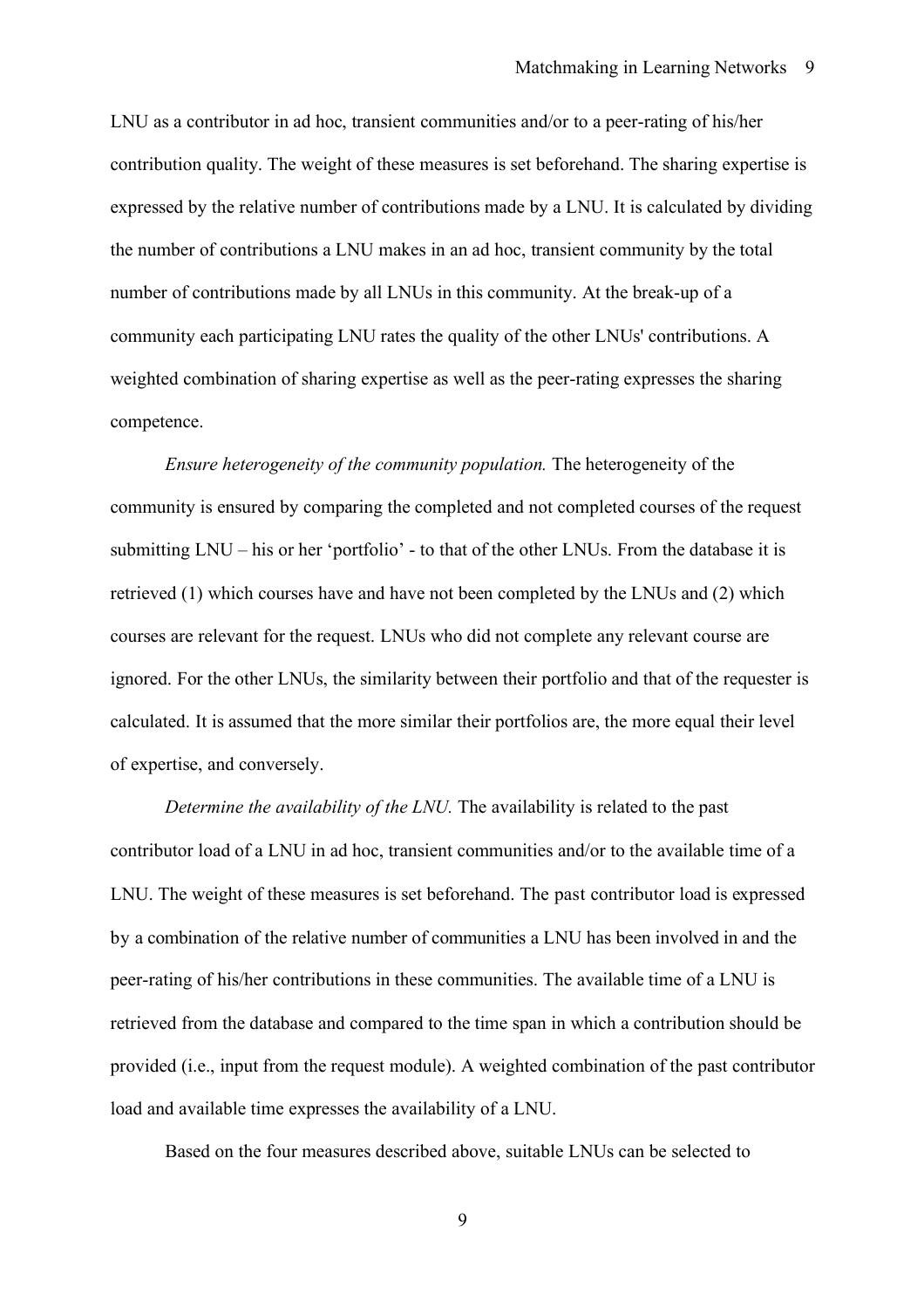populate the ad hoc, transient communities. At least two LNUs are selected: the requester, and at least one 'expert' LNU. Although, common sense tells us that the group size of the community should not be too large (about 5 LNUs?) the cooperative learning literature does not provide specific guidelines on how to determine the optimal group size. Most of the time no distinction is made between interaction patterns for dyads, small groups (three to six members), and large groups (seven or more members) although the interaction patterns may differ (Strijbos, Martens, & Jochems, 2004). However, since the number of inactive group members (i.e. lurkers) increases as group size increases (because of the lessened individual accountability of the group members), the effect of the increased group size on the interaction patterns of the active members may indeed be negligible (Kollock & Smidt, 1996). *The community module*

MOODLE is used to host the community. MOODLE is a full-blown virtual learning environment of which for the present purposes only the communication tools are relevant (the request module is a purpose built MOODLE extension). MOODLE offers both a forum and a wiki. The strength of a forum is that it enables its users to discuss specific topics, organized in threads. So each thread covers a separate topic and the threads usually branch off in subtopics. The history of the discussion can be traced by following a thread from origin to end. A wiki enables users jointly to work on a specific document (joint editing). Wikis allow one to follow the document history because they record the edits, including their time and author.

So both tools thus can be used to trace back the history of a discussion. For our purposes, however, the joint editing that a wiki facilitates, is an important asset. Admittedly, LNUs willing to share their knowledge could do so through a forum. But then they would each have to write up an answer to the question asked. Also, it would be up to the requester to make sense of all the answers and select what suits him or her best. Interaction with the LNUs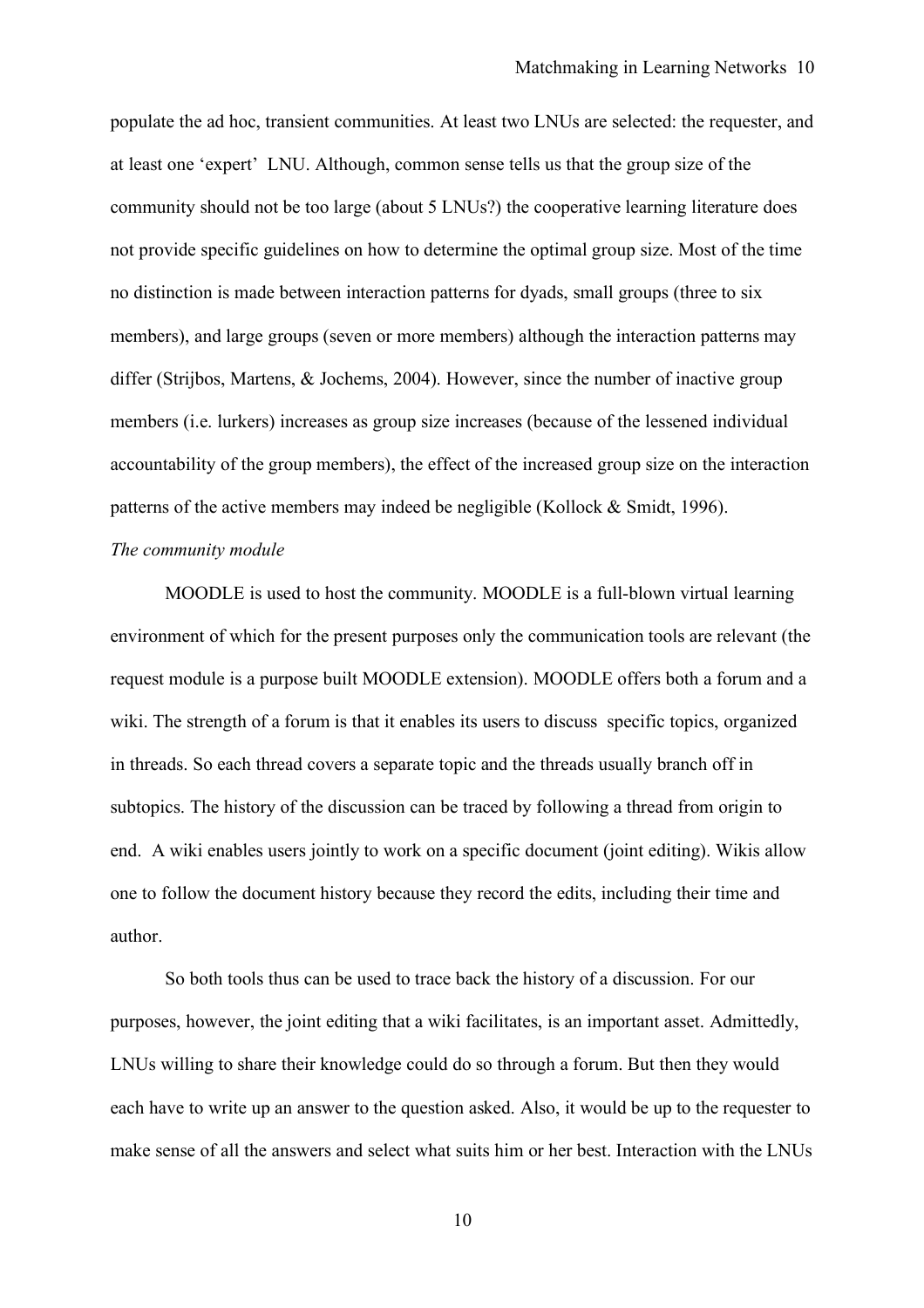providing the answer can only be done through commenting in the threads. In a wiki, however, the LNUs answering the question comment by editing each others answers. Thus they will arrive at the best answer as a collective. The LNU asking the question now does not have to filter the disparate information offered in the various threads, but can focus on one single answer. He or she can still comment, but it is also possible to rephrase the original question and even reformulate the answer in order to find out whether it was understood properly. A wiki also is to be preferred over a forum because the filtering of the information that is shared with the person who asked the question, is done by those who themselves share. And clearly, they are in a better position to do so than the person asking the question. At the start, the wikis are fed with text fragments by the LSA system to support the LNUs who were invited to participate in the community. In this way, the suitable LNUs do not have to start from scratch formulating an answer to a particular request.

#### **Discussion**

We have discussed the design of a system for asymmetrical knowledge sharing in a LN. Paramount in our discussion was the necessity to meet the boundary condition, the heterogeneity condition and the accountability condition to assure the thriving of the ad hoc, transient communities. These conditions we derived from a consideration of the extant literature.

In a first experiment (Van Rosmalen, Sloep, Brouns, Kester, Koné, & Koper, in press), the LSA system (see *Determine content competence*) was calibrated and tested. It was found that 75% of the questions could be matched to a particular content. Moreover, for 40% of the questions, one or more text fragments could be identified that on the face of it seemed useful for formulating an answer in the wikis. This paves the way for successfully populating ad hoc, transient communities.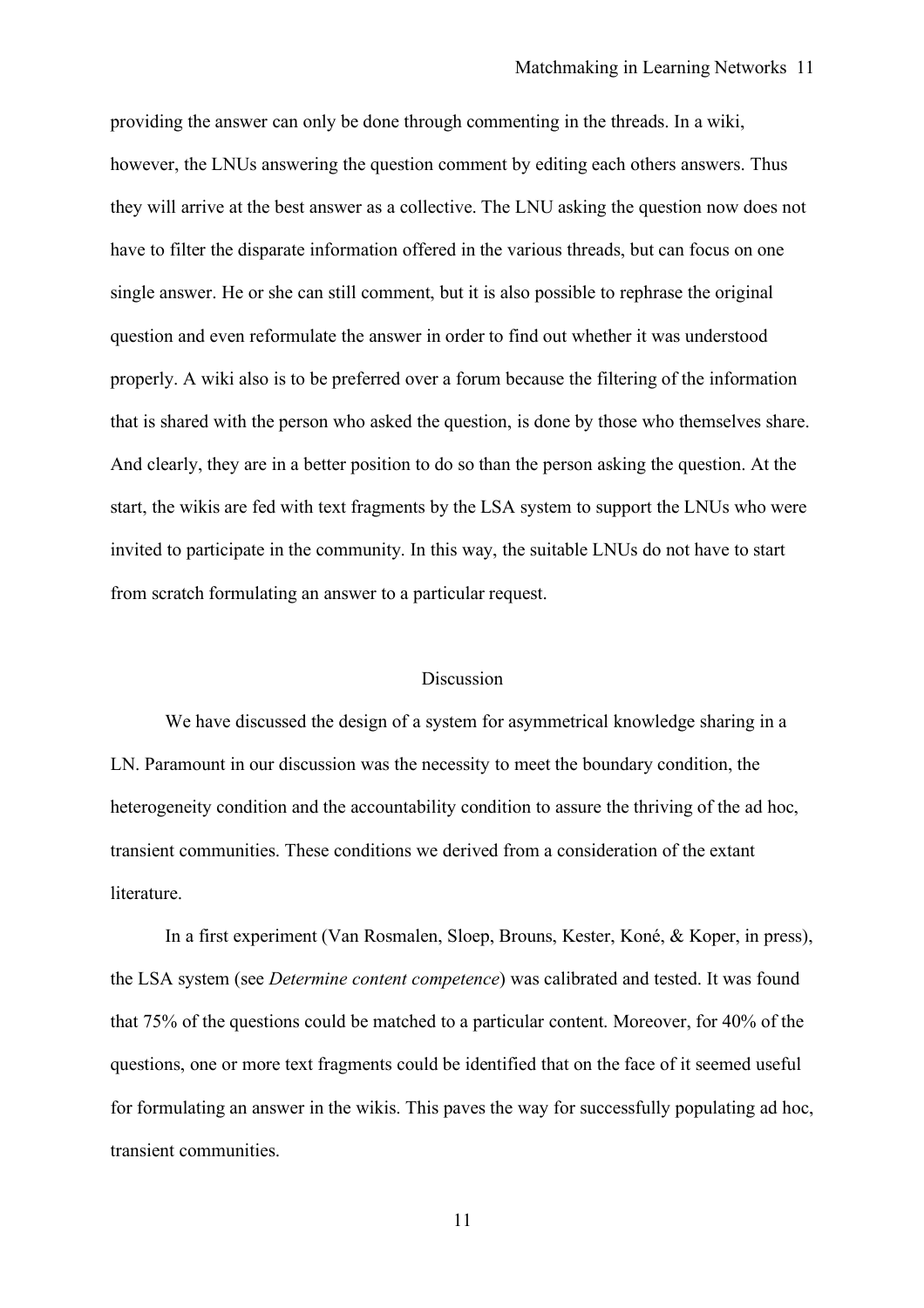Experiments are planned to establish the feasibility of the overall design. They will focus on the calibration and testing of the suitability measure (content competence, sharing competence, heterogeneity and availability). For example, we have to determine a working combination of weights of the suitability ranking.

In a later phase, we will take a closer look at the boundary, heterogeneity, and accountability conditions described earlier. We will investigate peer tutoring as one specific kind of knowledge sharing (the boundary condition): Does a peer-tutoring structure fit the knowledge sharing goal 'answering a content related question', and does it improve knowledge sharing? Subsequently, we will take a closer look at a composition of the ad hoc, transient community that best facilitates knowledge sharing (the heterogeneity condition): What is the optimal group size for an ad hoc, transient community, and does a mix of community members with different levels of expertise indeed lead to a wide spectrum of knowledge shared by the community? Next, experiments will be carried out that focus on learner-representations in the LN (the accountability condition): How do we guarantee the social presence of LNUs in the LN, and does an e-portfolio that contains the history of content competence and sharing competence provide enough information to ensure accountability?

The results of all these experiments will allow us both to optimize the present infrastructure and to inform our considerations of how to use the infrastructure for other, more generalized knowledge sharing activities.

### References

Aronson, E. & Thibodeau, R. (1992). The Jigsaw classroom: A cooperative strategy for an educational psychology course. In J. Lynch, C. Modgil, & S. Modgil (Eds.), *Cultural diversity and the schools* (pp. 231-256). Washington: Palmer.

Bielaczycs, K. (2001). Designing social infrastructure: The challenge of building computer-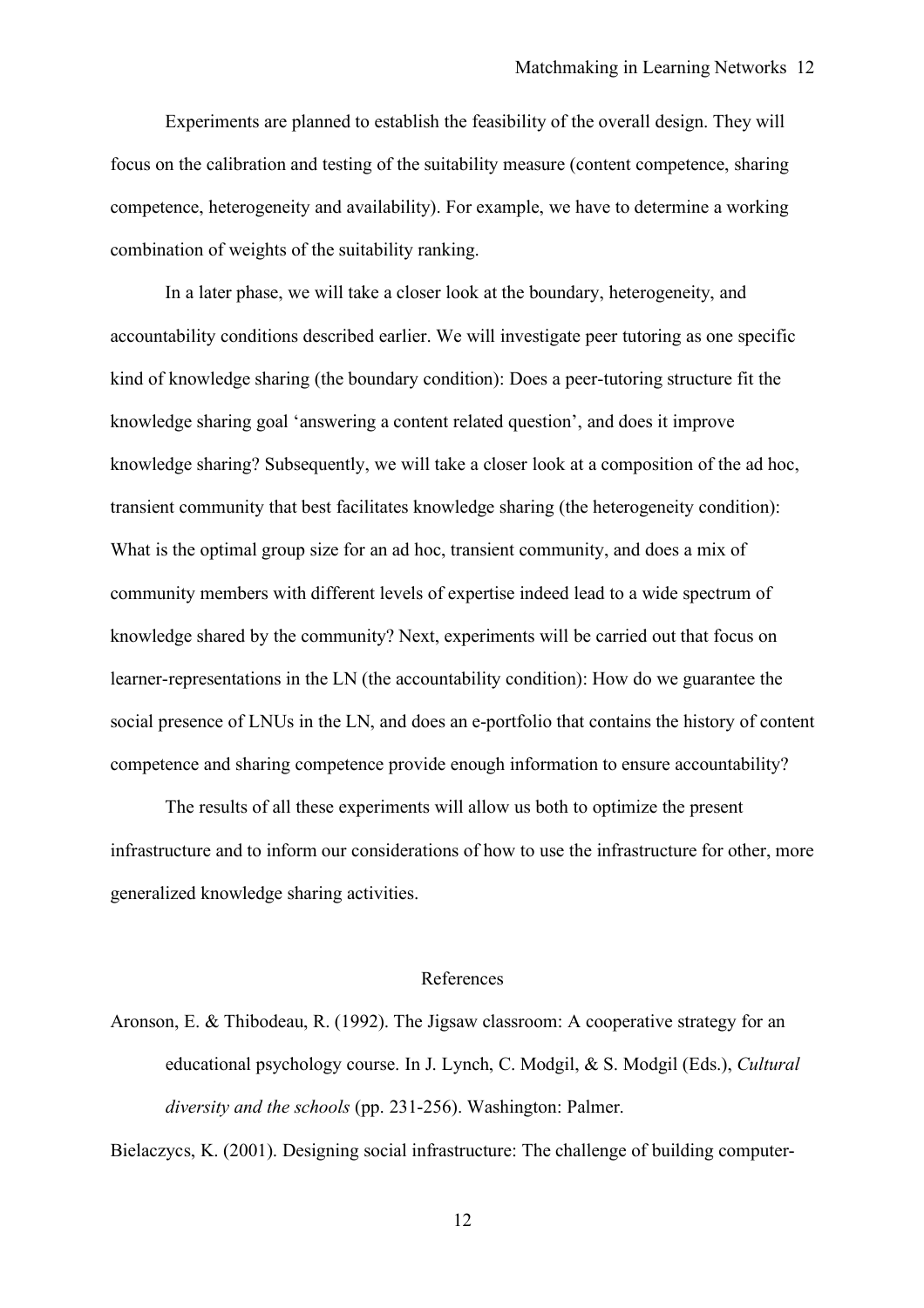supported learning communities. In P. Dillenbourg, A. Eurelings, & K. Hakkarainen (Eds.), *European perspectives on computer-supported collaborative learning: Proceedings of the 1st European conference on computer-supported collaborative learning* (pp. 106-114). Maastricht: Maastricht University.

- C-SALT (2001). *Networked learning in higher education*. Retrieved 01/06/2005 from http://csalt.lancs.ac.uk/jisc/.
- Harasim, L. (1993). Collaborating in cyberspace: Using computer conferences as a group learning environment. *Interactive Learning Environments, 3*, 119-130.

Harasim, L., Hiltz, R., Teles, L., & Turoff, M. (1995). *Learning Networks: A field guide to teaching and learning online.* Cambridge: MIT Press.

Hiltz, S. R., Alavi, M. and Dufner, D. (2004) *Asynchronous Learning Networks ("ALN's") for E-Learning: Priorities for Future Software Development.* Panel Discussion, Conference on Human Factors in Computing Systems, Special Interest Groups (SIGs), SIGCHI ACM, April 24-29, Vienna, Austria.

Hinds, P. J., Patterson, M., & Pfeffer, J. (2001). Bothered by abstraction: The effect of expertise on knowledge transfer and subsequent novice performance. *Journal of Applied Psychology, 86,* 1232-1243.

Kagan, S. (1994). *Cooperative learning.* San Juan Capistrano: Kagan Cooperative Learning.

- Kester, L., Sloep, P., Brouns, F., Van Rosmalen, P., De Vries, F., De Croock, M. & Koper R. (2006). Enhancing Social Interaction and Spreading Tutor Responsibilities in Bottom-Up Organized Learning Networks. *Proceedings of the International Conference Web Based Communities, San Sebastian, Spain*.
- King, A., Staffieri, A., & Adelgais, A. (1998). Mutual peer tutoring: Effects of structuring tutorial interaction to scaffold peer learning. *Journal of Educational Psychology, 90*, 134-152.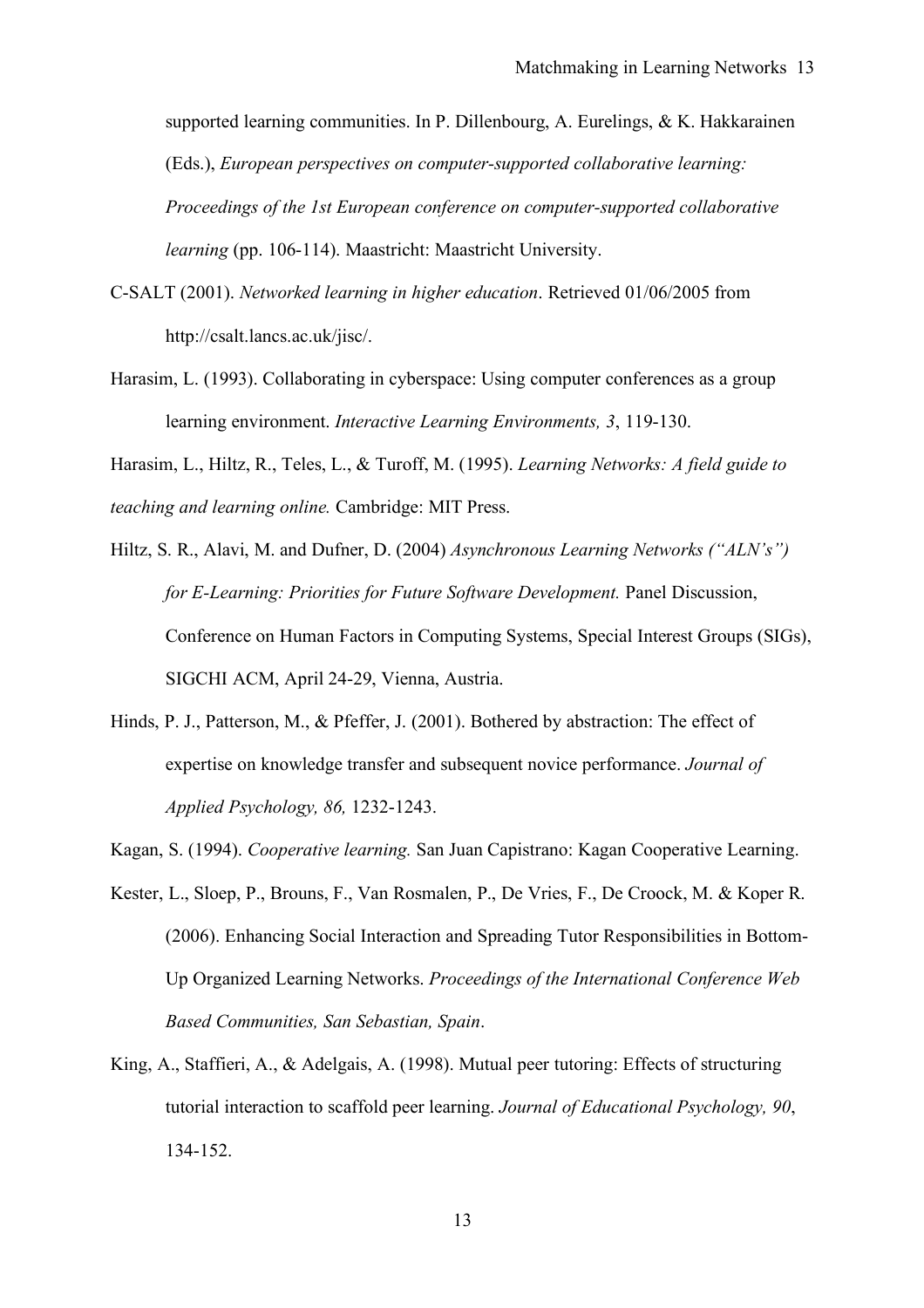- Kollock, P. & Smith, M. (1996). Managing the virtual commons: Cooperation and conflict in computer communities. In S. Herings (ed.), *Computer-mediated communication: Linguistic, social, and cross-cultural perspectives* (pp. 109-128). Amsterdam: John Benjamins.
- Koper, R., & Sloep, P. B. (2002). *Learning Networks connecting people, organizations, autonomous agents and learning resources to establish the emergence of effective lifelong learning.* RTD Programma into Learning Technologies 2003-2008. More is different…Retrieved 01/06/2005 from http://hdl.handle.net/1820/65.
- Koper, R., Rusman, E. & Sloep, P. B. (2005). Effective Learning Network. *Lifelong Learning in Europe IX,* 18-28.
- O'Donnell, A. M. (1999). Structuring dyadic interaction through scripted cooperation. In A. M. O'Donnell, & A. King (Eds.), *Cognitive perspectives on peer learning* (pp. 179- 196). Mahwah, NJ: Lawrence Erlbaum.
- Preece, J., Nonneke, B., & Andrews, D. (2004). The top five reasons for lurking: Improving community experiences for everyone. *Computers in Human Behavior, 20*, 201-223.
- Rahikainen, M., Lallimo, J., & Hakkarainen, K. (2001). Progressive inquiry in CSILE enviroment: Teacher guidance and students engagement. In P. Dillenbourg, A. Eurelings, & K. Hakkarainen (Eds.), *European perspectives on computer-supported collaborative learning: Proceedings of the 1st European conference on computersupported collaborative learning* (pp. 520-528). Maastricht: Maastricht University.
- Sharan, Y. & Sharan, S. (1992). *Expanding cooperative learning through group investigation.* New York: Teachers College Press.
- Slavin, R. E. (1995). When does cooperative learning increase student achievement? *Psychological Bulletin, 94*, 429-445.
- Strijbos, J. W. (2004). *The effect of roles on computer-supported collaborative learning.* Unpublished master's thesis, Open University of the Netherlands, Heerlen, the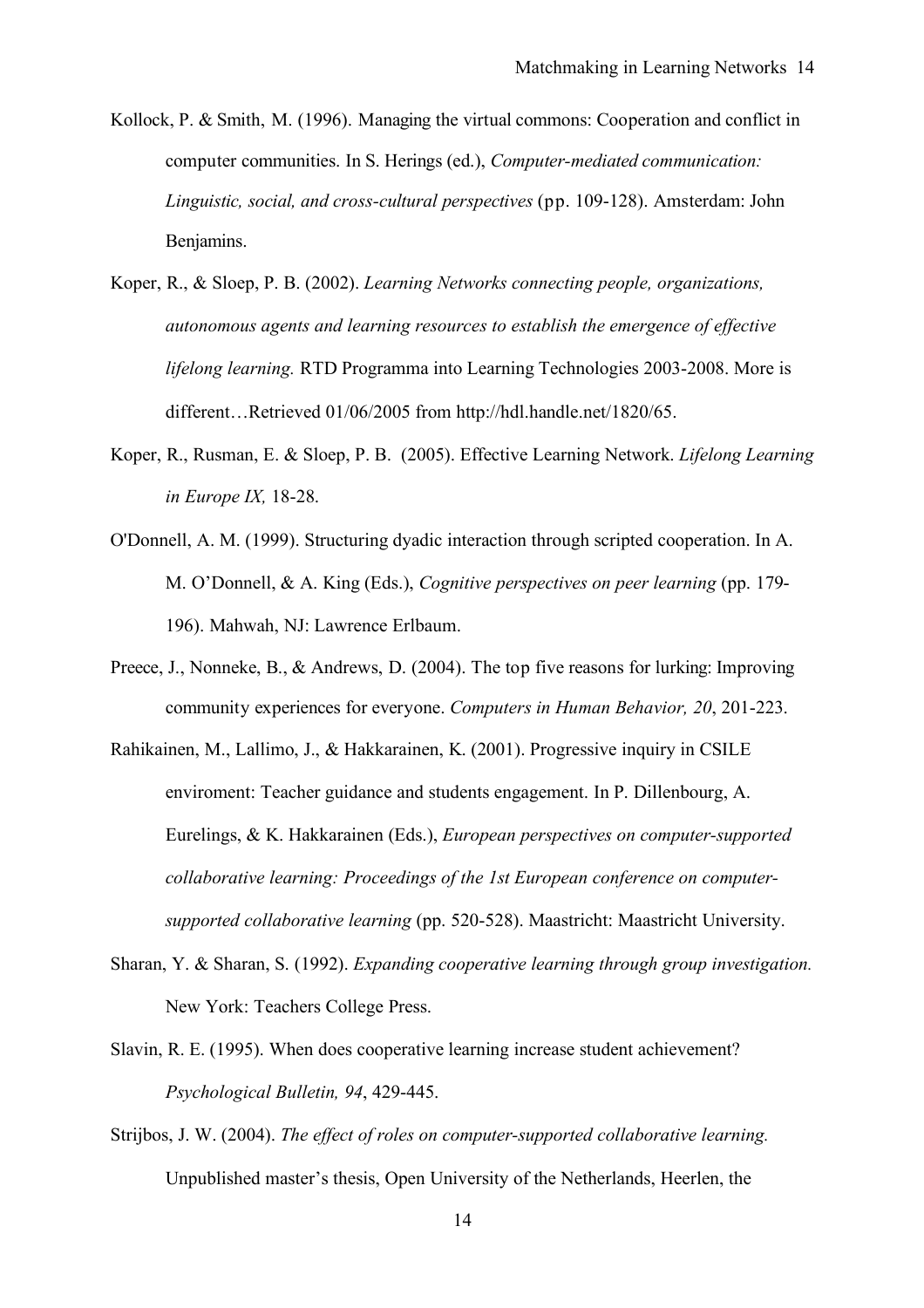Netherlands.

- Strijbos, J. W., Martens, R. L., & Jochems, W. (2004). Designing for interaction: Six steps to designing computer-supported group-based learning. *Computers and Education, 42*, 403-424.
- Van Rosmalen, P., Sloep, P., Brouns, F., Kester, L., Koné, M. & Koper, R. (in press). Knowledge matchmaking in learning networks. Alleviating the tutor load by mutually connecting learning network users. *British Journal of Educational Technology*.
- Van Rosmalen, P., Sloep, P., Kester, L., Brouns, F., De Croock, M., Pannekeet, K., & Koper, R. (submitted). *Alleviating the Tutor Load in Learning Networks.*
- Wegerif, R., Mercer, N., & Dawes, L. (1998). Software design to support discussion in the primary curriculum. *Journal of Computer Assisted Learning, 14,* 199-211.
- Weinberger, A., Fischer, F., & Mandl, H. (2001). Scripts and scaffolds in problem-based CSCL environments: Fostering participation and transfer. In F. Fischer, & H. Mandl (Eds.), *Computer-mediated cooperative learning*. Symposium conducted at the 9<sup>th</sup> European Conference of the European Association for research on Learning and Instruction.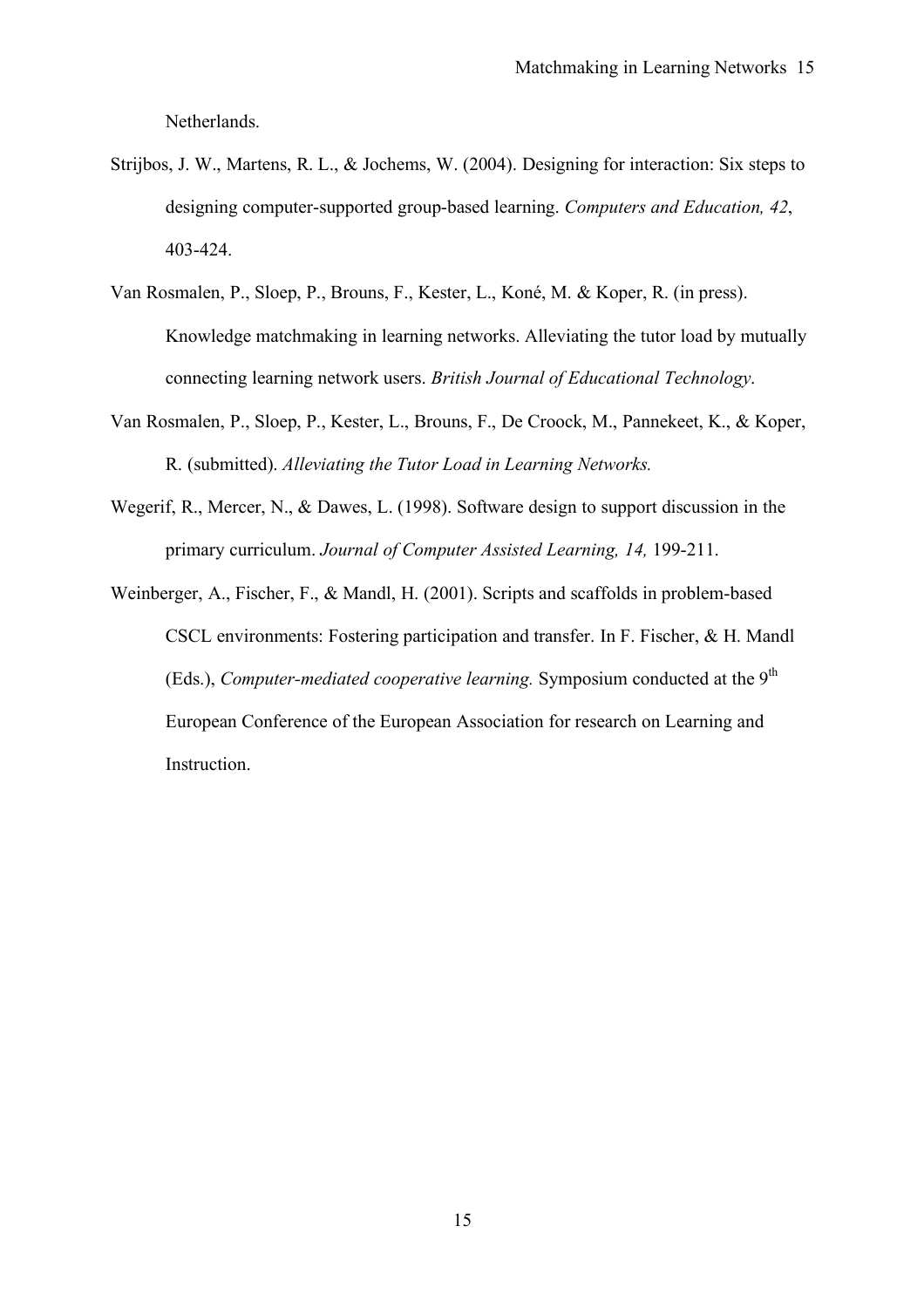## Figure captions

Figure 1. An overview of the different modules in the matchmaking system in the form of a UML activity diagram. This diagram supposes that peer tutoring is used for knowledge sharing. The enclosed parts on the top left and bottom right (i.e., line) are the request and population modules respectively, the part in the top middle is the LSA module (i.e., dotted line).